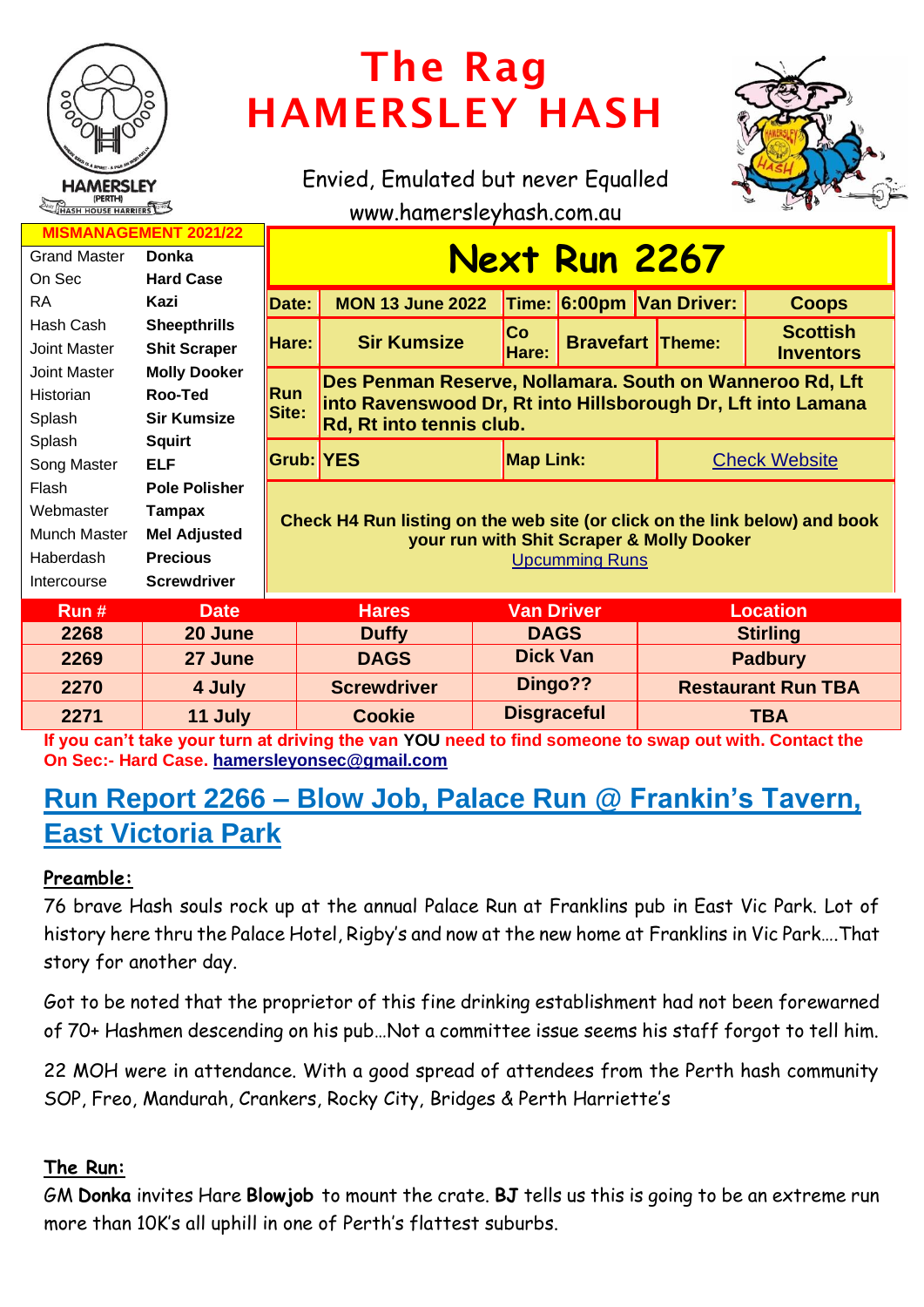

Pack headed out south on Albany Hwy into a clockwise loop heading back over Shepperton Rd Passing the Batavia Indonesian café where tonight's Ayam was having their heads and guts surgically removed. The check around here had the FRB's confused for a bit but trail was eventually found. This FRW did not have the same problems. The normal suspects i.e. **HardCase** and **C-Man** had their butts parked on chairs at home (Covid protocols) and at Franklin's. The run proceeded northwards to Mint St finding 2 of the 5 false trails then heading east to the railway line at Bank street heading south past Carlisle station to another lengthy FT at Mill St then looping back on-in to Franklins pub. **Bravefart** recorded 9.2 kms for the runners, with a guestimate of 5.5 kms for the walker's trail

This stand in scribe was late on the trail due to collecting the food \$\$ my stroll was with a late arriving topless Harriette.

# **Circle Up & Visitors and Returniks**

No visitors or returnicks callout this week, replaced with Palace VIRGIN runners. A count of 7 including 3 young guns from SOP who seriously got the attention of the Cougars "read Harriette's" McTaff and UM Betty Boop from Cairns/Adelaide hash, no name Ben and Hydrant.

#### **Covid Report:**

Those members unlucky to be afflicted by the Covid virus this week are:-

**Rooted** – I am OK, a bit of a cough still persisting but feeling lethargic.

**Mel Adjusted** – I just feel like I have had a head cold. My cough is mostly gone, throat has stopped feeling like razor blades. Nose is drying up. If it wasn't for Co-Vid I would have said I just had a cold.

**Screwdriver** – Both Buttless and I are fully recovered and out of isolation and heading up North for more holidays!

**Mase –** It's day 6 and I'm feeling much better today.

**HardCase –** It gave me a good going over and I felt really unwell for a couple of days. I was really surprised considering I have had my second booster jab. Should be back in the On-Sec saddle next week.

**First Offence** – I'm pretty good now. I've had a sore throat coming and going and a bit of a runny nose but that's all.

**Molly Dooker –** I haven't been this sick for a long while, headache, body pains, hot and cold sweats, swallowing razor blades etc. Awful stuff but I'm on the mend now.

# **General Business:**

GM **Donka** invited Covid survivors into the circle, for cure all ills down down followed by DD's for those who have dodged the Covid bullet. Final call for those that want to catch Covid. Surprisingly this did not get much of a response**.** 

**I**n Celebration of Betty's Platinum Jubilee (the old girl who hangs out at a big old house in London town) Queens were called into the circle in recognition Cheapy representing the Harriette's, with **Baron** from Hamersley. DD's for the Queens.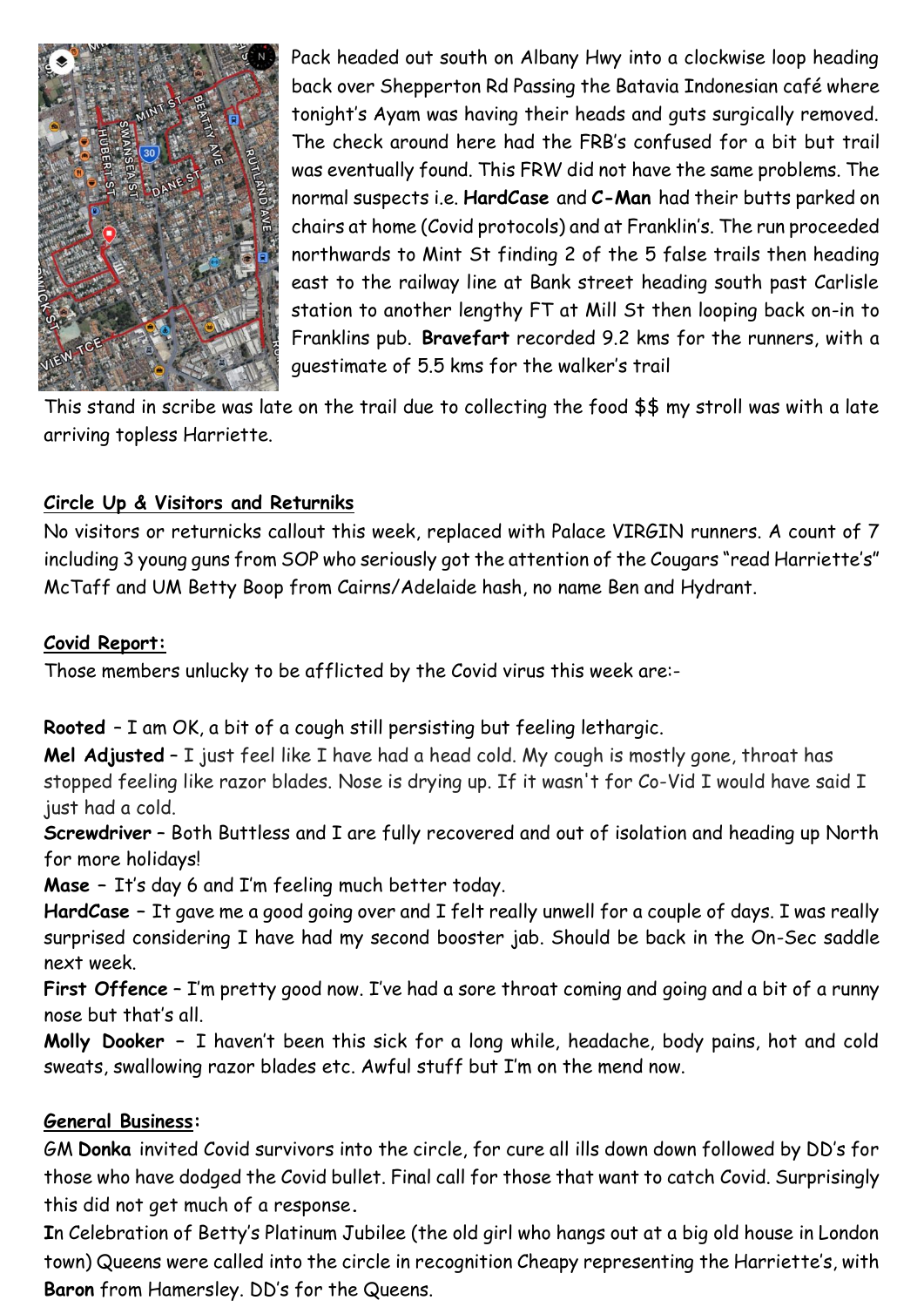**McCookie** took centre stage with a tale of matrimonial reconciliation on the royal's theme with reference to Charles and Cumilla where neither identified as #%#!suckers.

Harriette's GM Cheapy offered a big thanks for the efforts of the other clubs in hastily organising runs to replace the traditional Blue Dress Run. Pleased to report funds raised were greater than previous years.

#### **Charges:**

Meatman SOP on Grinder and Fluff no knickers on the train journey to the run, seems there was a bunch of seat squirming to provide a better view

Spud on Tampon Rocky City Not attending the circle reversed for some reason Then Tampon sat on the cold stuff

Betty Boop on Puddles, seems the trail did not pass by Bunnings something to do with a new washing Machine. WM's will make sense to the ex-Indonesian Hash crew. Someone suggested these are available at K-Mart, **McCookie** asked to be enlightened as to what is available at Kmart, seems he's never had the occasion to visit.

Poor old **Precious** was singled out as being the oldest GM in the world He claims his last Birthday was his 65<sup>th</sup>!

#### **WOW:**

Not this week carry over from last week and the previous week.

#### **Run Report:**

GM **Donka** elected not to, or forgot about, the run report this week. Much to **BJ's** disappointment! The power of the keyboard invested in me as the stand in scribe gives the run/walk a 9.5/10. Many thanks to Dynamo and our On-sec for organising the rations Chicken Ayam and Rice Nasty Putin from the Batavia Russian Indonesian restaurant, this was provided in environmentally friendly non -explosive packaging.

#### **Ice:**

Too many including **C-man**, Betty Bop Cairns / Adelaide H3, Cheapy Perth Harriette's GM, **Arseholeo,** Baboon Rocky City, **Blowjob.**

**Next Week's Run**: **Sir Kumsize & Bravefart** Tennis Club, Lamana Road, Nollamara.

**Next week's Van driver: Coops**

**Hash Lunch**: TBA

**Hares Act:** Not tonight